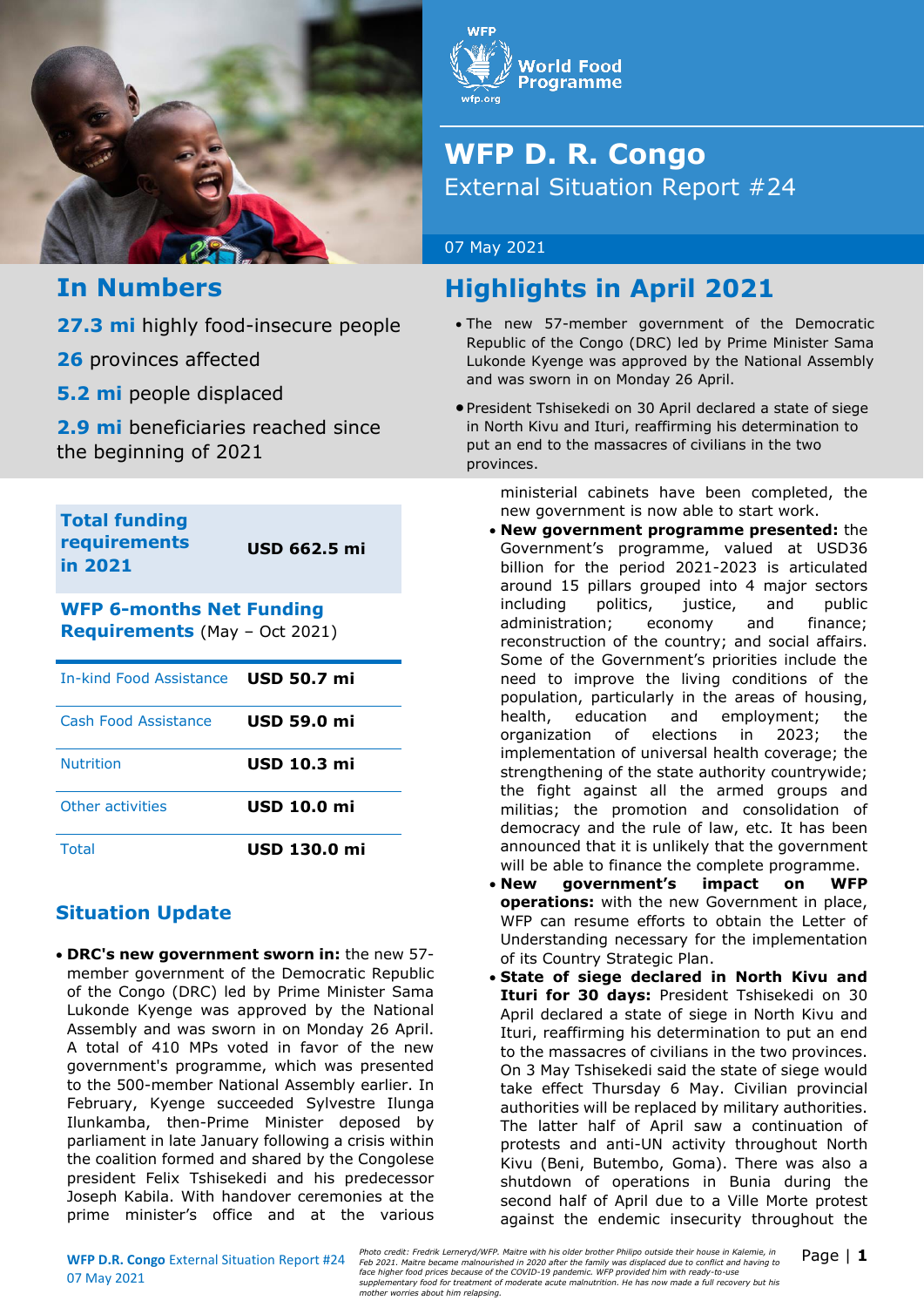region. The region is averaging about 100 civilian deaths per week with no clear solution in sight. The Republic of Kenya has proposed troop contributions to the SADC-supported Force Intervention Brigade (FIB). On a positive note, routes that had been restricted in Ituri due to security concerns have reopened and a stressed supply chain was partially relieved.

- **Impact of the state of siege on WFP operations:** an anticipated increase in military activity risks causing delays in distributions in the two provinces of North Kivu and Ituri.
- **Ebola:** on 3 May, the 12<sup>th</sup> Ebola outbreak in DR Congo's North Kivu province was declared over, almost three months after the first case was reported in the province. Overall, eleven confirmed cases and one probable case resulted in six deaths and six recoveries were recorded in four health zones of North Kivu since 07 February, when the Ministry of Health announced the resurgence of Ebola in Butembo. DRC's Ministry of Public Health, with the support of concerned UN agencies and other partners, will compile a strategic response plan that aims to mobilize resources and guide the operational framework for the implementation of post-epidemic activities. This post-Ebola plan will also make it possible to preserve the achievements of the interventions already carried out. WFP continues to closely monitor how the situation evolves on the ground and will continue to provide support to post-Ebola affected communities.
- **COVID-19**: as of 3 May, the total number of confirmed COVID-19 cases in the Democratic Republic of Congo was 30,071, and 770 deaths. The main province affected is Kinshasa with a total of 20,923 cases. On 19 April, the Government started the COVID-19 vaccination campaign with 1.7 million vaccines already in the country. As of 2 May, 4,331 people had received the first dose of the vaccine. On 1 May, the UNCT started to register staff interested in the parallel UN vaccination campaign. The organization has received 25,000 vaccines and plans to roll it out in five main vaccination sites: Kinshasa, Bunia, Beni, Goma, and Bukavu. DRC continues to sustain a curfew period from to 10 pm to 4 am for selected provinces with prevailing high number of positive cases (including Kinshasa), while it was lifted in Mid-April in the rest of the less affected provinces. Movements are only allowed on exceptional basis (health and travels).
- **WFP's support to the UN Integrated Transition plan:** the UN Security Council in its resolution 2502 (2019) requested the Secretary-General to engage with the government to enable a progressive transfer of MONUSCO's tasks to the Congolese authorities, United Nations Country Team (UNCT) and other stakeholders. The joint strategy was presented and ratified in October 2020; WFP is part of the Integrated Transition Team ever since and is constantly supporting its

efforts. In April, MONUSCO announced its departure from the Kasai region in June 2021 and from the Tanganyika region in 2022. Consequently, WFP and other stakeholders formulated a series of strategic interventions to address this new reality; for example, from 26 to 28 April, a NEXUS operationalization workshop was held in Kananga for the regions of Kasai and Kasai Central to articulate the role and activities of the different actors in the region. This workshop had the participation of various UN agencies, members of the Kasai and Kasai Central provincial governments, donors, civil society organizations, and national and international NGOs. The discussions focused on: prioritization of the intervention areas; mapping of actors and activities in the priority areas; gaps' identification, and the main axis of intervention and coordination of NEXUS activities.

- **New FNG results:** during the month of April, the Fill the Nutrient Gap (FNG) results and recommendations were formulated, validated, and disseminated through two separate meetings in Kinshasa targeting the technical staff of institutions and organisations and high-level political audience. Some of the major findings of the FNG are:
	- o Despite the vast size and immense potential for sustainable food supply, the DRC does not produce enough food and relies heavily on expensive imports to meet the needs of its population.
	- o Secondly, agricultural productivity in DRC is low. Improved agricultural techniques could increase yields, thus growing the availability of nutritious foods and strengthening livelihoods.
	- o It was also indicated that a nutritious diet is unaffordable for half the population due to the high cost of nutritious foods and low food availability in certain provinces.
	- o Additionally, the rural environment presents heightened nutrition challenges, with 65% of households estimated to be unable to afford a nutritious diet. This requires a localised, opportunity-based and coordinated rural approach.

#### **WFP Response**

- Under the Country Strategic Plan 2021-2024, WFP continues with its large-scale assistance, targeting **8.7 million people** with food and nutrition assistance throughout 2021.
- **Overview**: in 2021, WFP has already reached **2.9 mi** people with either in-kind, cash, or Nutrition food assistance. Throughout April alone, WFP assisted some **815,000** beneficiaries.
- **General Food Distribution in-kind and cashbased transfers**: in April, in-kind distributions reached **319,000** beneficiaries. For cash-based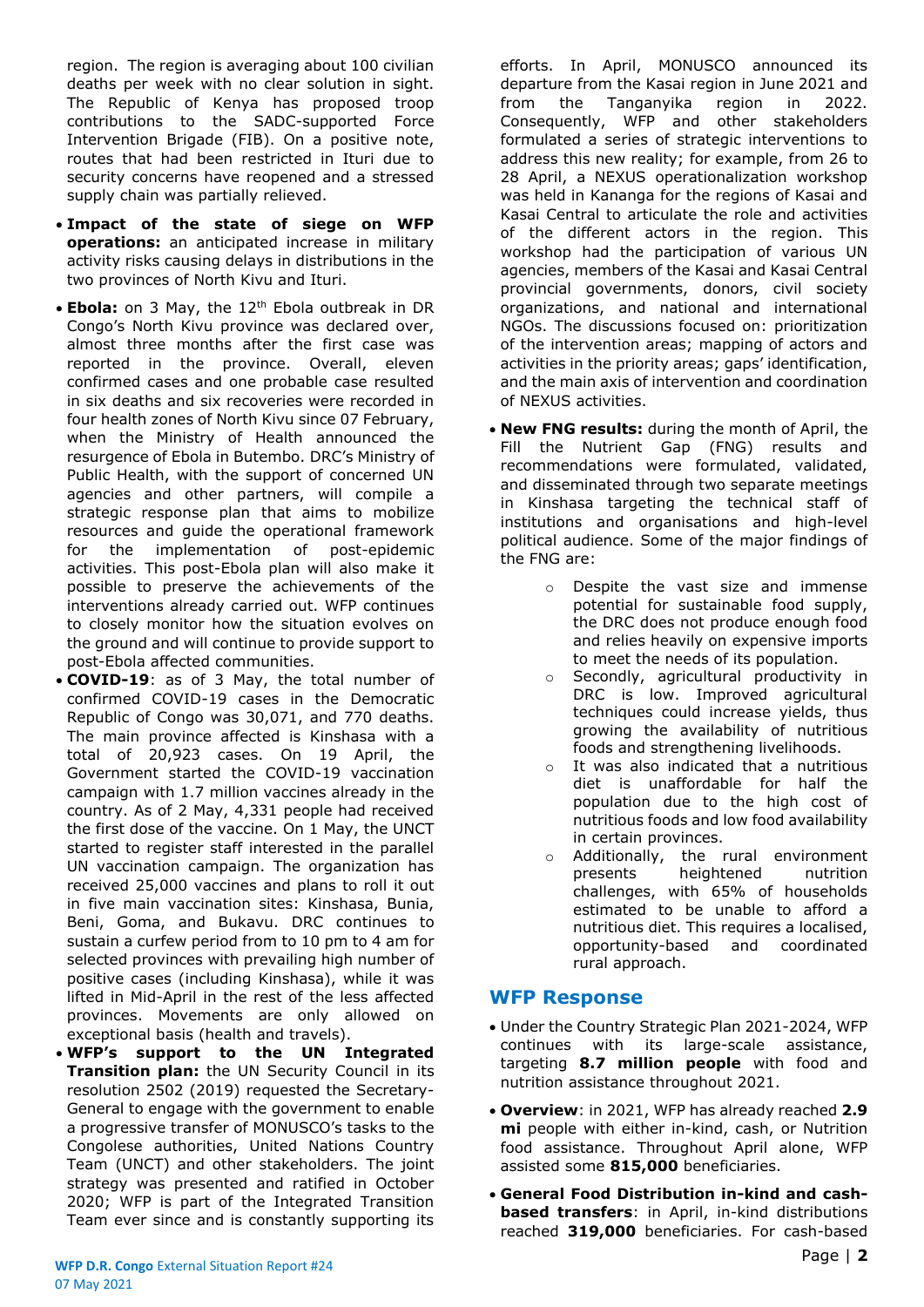transfers, WFP reached **213,000** beneficiaries in the DRC. April distributions were severely disrupted by the protests, dire security situation in some provinces, road accessibility challenges, and commodities' congestion across the country (see Supply Chain below); this altered the implementation plans as well for May. For example, planned cash assistance in Beni and Lubero territories targeting **120,000** beneficiaries in North Kivu remain on hold until further notice due to the poor security situation. In the same region, protests refrained WFP from providing inkind assistance to **44,000** displaced people and vulnerable host families living in the localities of Kyondo, Vayana, Kirindera, Burusi and Kasindi. The temporary block of several roads due to the protests and the declared state of siege has also led to delays in the arrival and movement of commodities, altering the plans for May.

• **Nutrition activities**: in April, some **169,000** beneficiaries were reached by malnutrition treatment activities. The South Kivu region had the highest number of beneficiaries: **74,000**. Another **114,500** people were reached by malnutrition prevention activities. Most of the beneficiaries were in the Kasai Central region: **33,500** in total. Combined, the emergency nutrition activities of Moderate and Acute Malnutrition Treatment and Acute Malnutrition prevention reached the highest achievement since the beginning of the year. However, food supplies flow for the eastern corridor has continued to improve while some areas remain increasingly difficult to reach, especially Ankoro in Tanganyika and the Fizi and Nundu axis in South Kivu. The Kasais continue to be heavily affected by extended delays in customs clearance of food commodities at the Matadi port, with many CSB+ stocks stuck in containers. Bunia continues to experience increased insecurity, which hinders the implementation and monitoring of activities.

### **Food and Nutrition Assistance**

- **N'sele project:** the project, in the outskirts of Kinshasa, continues implementation at full speed. It is implemented jointly by WFP and UNICEF and aims to help compensate families who lost their jobs or who were prevented from carrying on with their small-scale trading activities as a result of COVID-19 and the measures put in place to curb its spread. WFP Kinshasa office is working on a solution for the 1,600 households who encountered a temporary obstacle during the first registration for cash assistance. In the first days of May, WFP will start cash distributions for months 2 and 3 of targeted beneficiaries. Additionally, the office has been organising several donor visits to take place during the month of May.
- **Assistance for CAR refugees**: the Gbadolite office worked throughout April in the delivery and

distribution of HEB from Yakoma (1.1 MT already done) and Gbadolite (4.9 MT) to be distributed in Limasa and Gomba in favor of 1,900 households (7,000 individuals). Concomitantly, WFP concluded the preparation of direct cash distributions to new Central African refugees in Limasa and Gomba that shall happen imminently.

- In **North Kivu**, throughout April, WFP was unable to implement its plan of a seasonal CBT assistance for about 120,000 targeted beneficiaries in the health zones previously affected by the 10<sup>th</sup> Ebola outbreak. During the entire month, WFP was unable to provide cash assistance due to the dire security situation and as a pre-emptive measure to deal with the anti-UN sentiment present in some of the regions. On the other hand, through partner World Vision, WFP provided in-kind food assistance to 69,200 displaced people and vulnerable host families with 577 MT of food in Masisi, Rutshuru and Walikale territories. The Goma office reached some 94,900 beneficiaries with in-kind food assistance in April.
- In **South Kivu**, WFP, in partnership with the cooperating partner World Vision distributed 146 MT of food to 8,700 beneficiaries displaced, returnees and host families Kalonge (Kalehe territory) in South Kivu to cover food needs. WFP's Head of the Bukavu office had a working session with the South Kivu Governor; during the meeting, discussions revolved around the emergencies recorded in South Kivu and particularly the current situation in the *moyens et hauts plateaux* of Uvira (Kidoti, Kigoma, Bijojo, Lemera, Bwegera, etc.). The latter regions are experiencing an interethnic armed conflict, which is a key reason for the movement and displacement of the population. In April, the Bukavu office reached 49,000 with in-kind food assistance. No cash assistance was provided throughout the month of April due to the disruption of roads and security situation that prevented the preparatory activities to be conducted effectively. The May target has been reviewed.
- In **Kasai**, in the last week of April, 237 MT of inkind food distributions reached 14,200 vulnerable people in the Nyanga health zone via the partner AIDES. Throughout the entire month of April, 41,700 affected people were reached with in-kind food assistance. For cash assistance, the Tshikapa office carried out a beneficiary registration for 35,900 people for the CERF joint FAO/WFP project in 6 health areas of the Kamonia health zone. These people shall receive in the coming weeks a double assistance covering the months of April and May. The Tshikapa office reached 55,600 beneficiaries through cash assistance.
- In **Kasai Central and Oriental**, during the last week of April and first week of May, food deliveries and distribution continued in the Dibaya health zone in Kasai Central, where 7,500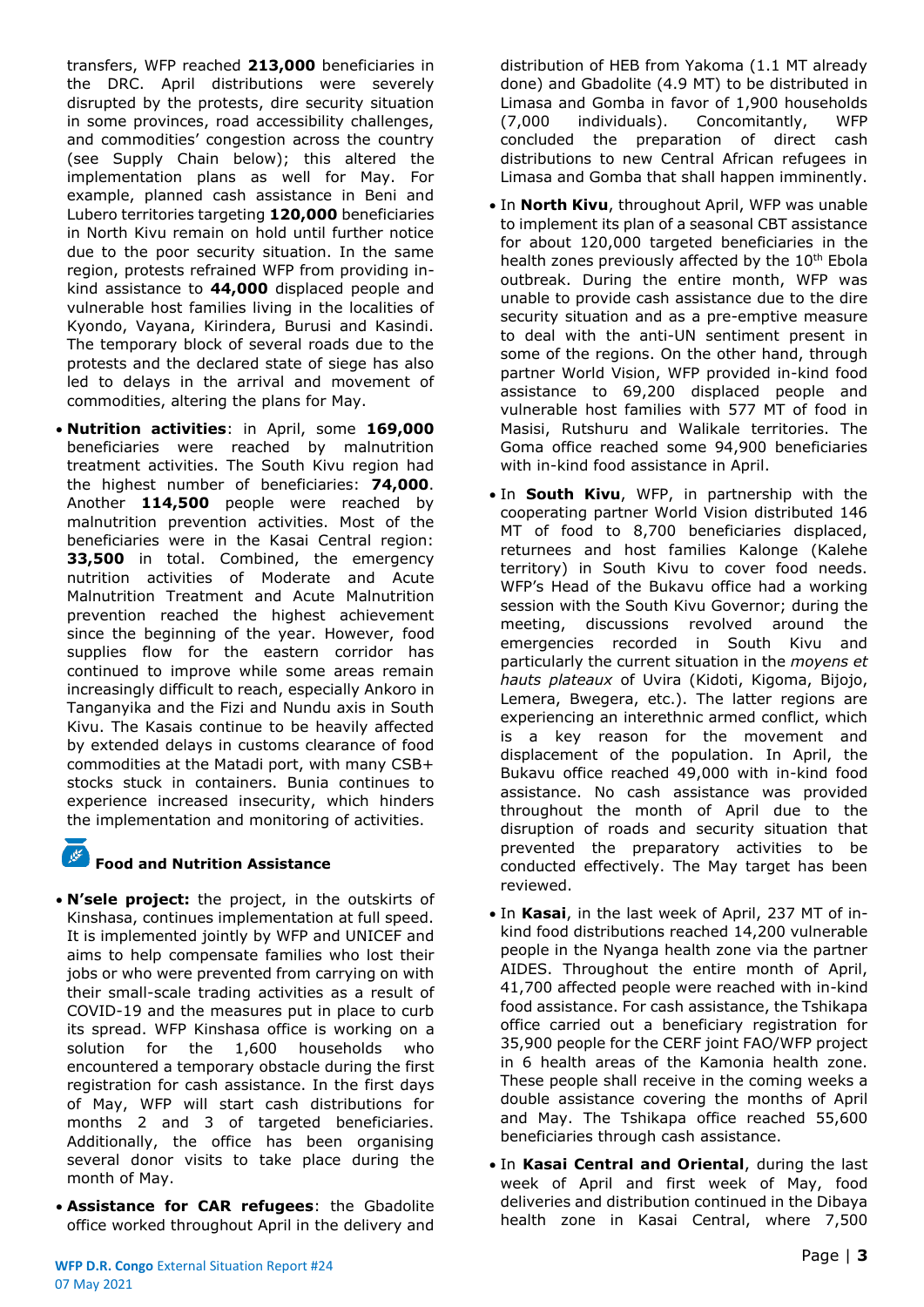beneficiaries received 57MT of food, and in Cilundu in Kasai Oriental, where 13,300 beneficiaries received 160 MT of food. Meanwhile, for cash assistance, 66,000 beneficiaries received their transfers throughout the last month.

- In **Tanganyika**, April in-kind distributions were challenging due to rains, which have blocked most of the roads, delaying deliveries on the Kalemie-Nyemba-Nyunzu axis. Despite that, the Kalemie office reached some 105,000 beneficiaries with inkind food assistance. April cash distributions reached some 41,800 beneficiaries; at the end of the reporting period, direct cash distributions were ongoing in Pweto and the office was distributing SCOPE cards in Kabalo for imminent cash assistance in May.
- In **Ituri**, April 2021 food distributions were affected by the insecurity in the territory of Djugu, where the traffic of vehicles was not allowed on the RN 27 for most of the month – but issue was solved in the last week of April. This change allows the office to conduct the food delivery for IDPs in Mahagi territory and a small group of South Sudanese Refugees in Faradje territory. Recent displacements around Bunia led WFP to target new beneficiaries, an exercise which might have an impact on the May targets. The dire security situation (exemplified by the Government declaring state of siege in the province) prevents WFP from reaching various territories for both inkind and CBT assistance, such as parts of Mahagi and Faradje. In April, the Bunia office reached 6,700 beneficiaries with in-kind assistance and some 50,000 with cash assistance.

# **A Supply Chain**

- **Access disruptions:** access to final delivery sites for many WFP transporters across the country was predominantly complicated in April. In the Bunia area, the high level of insecurity affected transport heavily. For example, supplies from the Mahagi border to Bunia were blocked for many days and trucks from Tanzania/Kenya were stuck at the border. An ongoing Supply Chain mission from the Bunia office will advocate locally to restart the supply. On the road between Tshikapa and Kananga, advance funds were given to WFP transporters to enable them to pay the local handlers (who rebuilt the road) to allow WFP trucks to continue their journey and deliver food to the Kananga area.
- **Matadi port congestion / new arrivals via the Republic of Congo (ROC):** congestion at the port of Matadi is still affecting operations with over 5,000 MT of WFP food still awaiting transfer to Kinshasa. Operations in the port are severely affected by constraints resulting from COVID-19 restrictions. As a pre-emptive measure for future arrivals, WFP has been negotiating with BHA next planned arrivals via Pointe Noire port in

Brazzaville, ROC. An emergency contract for the new Western Corridor Pointe Noire / Kinshasa and Kasai supply is about to be signed. As soon as it is ratified, WFP's service provider will start loading the containers containing 1,300 MT of Title II food already arrived out of 6,300 MT expected in Pointe Noire (maize meal, pulses, oil, CSB+). The food will be transported by rail from the port to Brazzaville, then by barge across the Congo River, and by truck to the WFP warehouse in Kinshasa.

### **Clusters and Common Services**

## **Food Security Cluster (FSC)**

• Some **8.1 million** beneficiaries were reached by the FSC actors with emergency food security assistance in 2020, out of which **2.9 million** received cash assistance and **5.2 million** received in-kind food assistance.

# **Logistics Cluster**

• The Logistics Cluster produces regular information management products, aiming to provide the humanitarian community with timely and accurate information to support operational decision-making. The latest products, including maps, advocacies and alerts on physical access constraints and air routes can be viewed and downloaded [here.](https://logcluster.org/ops/drc)

## **UN Humanitarian Air Service**

- **Regular and special flights**: throughout the reporting period 1,592 passengers and 53.3 tons of essential light cargo were transported through UNHAS' regular and special flights in DRC. UNHAS also organized special flights for MSF-OCBA on 21 and 24 April and 1 May, from Bukavu to Tushunguti in South Kivu, in support to the redeployment operations the organization is conducting, and from Goma to Nyunzu in the Tanganyika province, on 23 and 26 April, for WFP and in support to Resilience Unit activities. The special flights also transported 13.1 MT of cargo.
- **Temperature Sensitive Logistics (TSL) capacity building**: with the ongoing COVID-19 outbreak and potential engagement of WFP into COVID-19 vaccine transport, WFP Aviation developed a specific document containing standard procedures and various measures to address safety, security, quality and reliability requirements to carry Temperature Controlled Cargo, such as vaccines, aiming to ensure integrity through the implementation of cold chain processes. A group of UNHAS staff will undertake the TSL training to raise staff awareness on temperature sensitive logistics systems and processes in relation to their work and the context of public health emergencies.